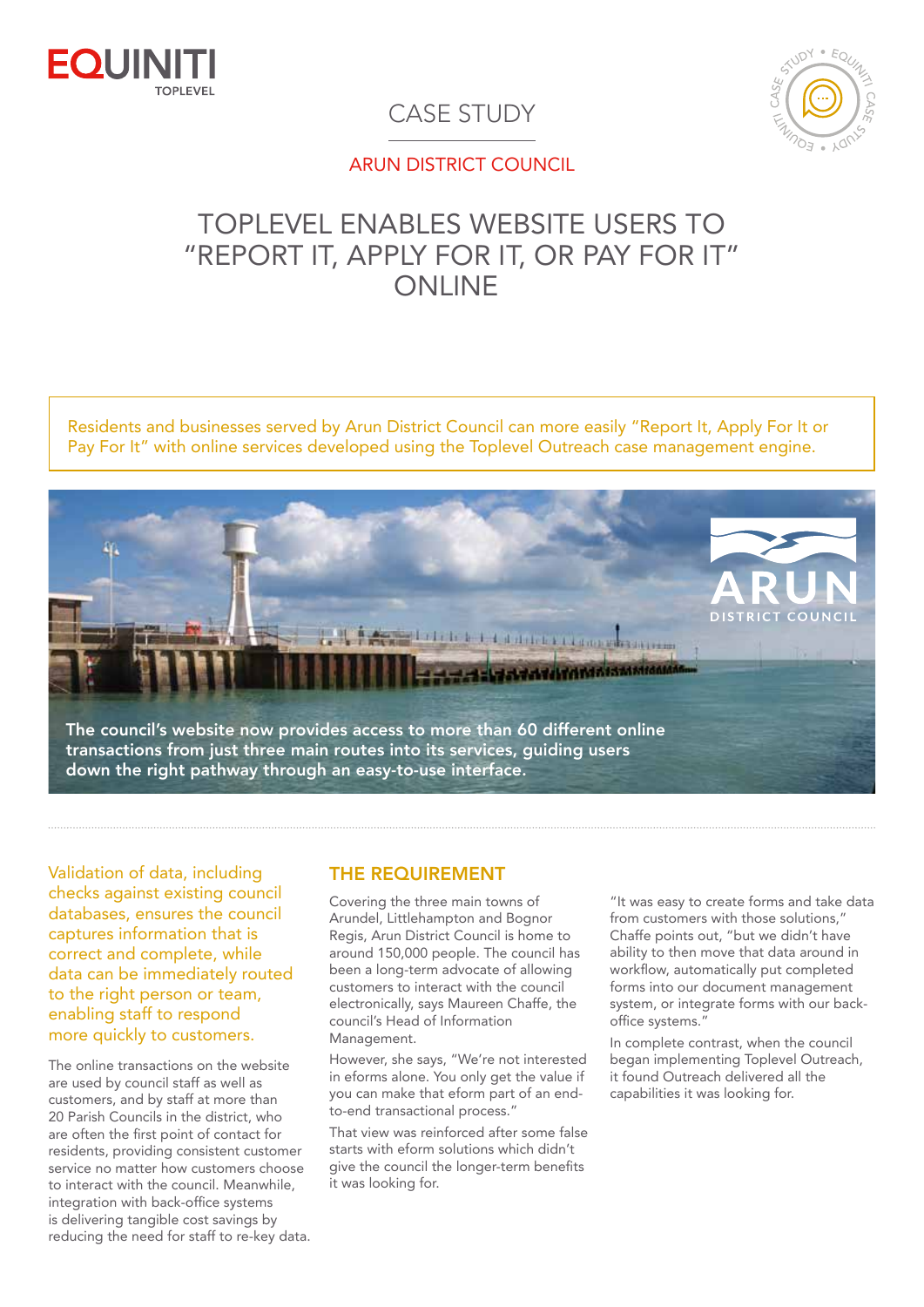#### THREE ROUTES, MANY TRANSACTIONS

The council acquired Outreach as part of a consortium deal involving eight local authorities in West Sussex and has been one of the last to implement it – but has quickly seen the advantages. One key benefit, Chaffe says, is that Outreach has allowed the council to put a large number of transactions online while making the experience as simple and straightforward as possible for customers. "We actually have just three routes into our services – Report It, Apply For It and Pay For It – but, between them, they deliver access to more than 60 transactions," she explains. "That helps customers, because it's very simple to use, while looking smart and professional.

Once customers choose to report, apply or pay, they're given more options for specific transactions – and we've made sure the names of those options are ones people can understand."

Toplevel Outreach then guides customers through the process of reporting, applying or paying for the service they've selected. Along the way, Outreach not only ensures the data customers enter is valid input but also validates data against existing data sources."For example, if someone needs to enter their council tax reference number, we've created a link to our council tax system to allow that number to be validated," Chaffe explains. "We also validate address data against the national land and property gazetteer so it's always clean. It can cost a lot of money to keep data clean, but Outreach helps us do that automatically."

Once data has been submitted, it is then automatically routed to the right person or the right team within the council. Data from a single submission can even be split and routed to different people, depending on the information customers enter, allowing sensitive data to be restricted to only those who need to see it.

"Because Outreach allows us to automatically send only the relevant information to each person, we can meet our data protection obligations more easily," Chaffe points out.

#### ONE SOLUTION, MANY USERS

Outreach also helps the council meet its goal of having the same interface for customers and its own front-line staff.

"We've made that a key part of our service delivery," Chaffe says. "We shouldn't be asking customers to do anything our own staff can't do." In fact, the council has taken this philosophy even further, by making its online transactions easily available to staff in the 20 or so parish councils within the district.

"We support and host the parish councils' websites for them, so we've taken the step of making our forms available through their websites," Chaffe explains. "Parish councils take a lot of front-end traffic, because they're in the villages. Now, when residents want to make a report, we encourage parish council staff to use our online services to do that, helping them pass on the right information to us. Previously, they would have taken a message and we'd often have to get back to the customer to get more information. All that costs money and doesn't provide such a good service to users."



#### CUSTOMER SERVICE UP, COSTS DOWN

Improvements to customer service have certainly been one of the main benefits of rolling out Outreach-enabled transactions. "Those using the forms seem to find them very easy to use," Chaffe points out, "while having payments integrated into forms has made processes more seamless for customers: they no longer have to write a cheque, find a stamp and post it to us."

She adds, "At our end, we can provide a faster response, because we can start dealing with requests more quickly knowing we have the payment and aren't waiting for it to be processed and to clear." The council has also seen significant cost savings in areas where it has fully integrated Outreach enabled transactions with back-office systems. For example, it has rolled out a solution based on Outreach for job applications that integrates with its existing personnel systems.

"Because we don't have to re-key job application data, we've been able to save the equivalent of one full-time member of staff," Chaffe explains.

"We're now looking at other transactions to see where we can get business benefits from integration."